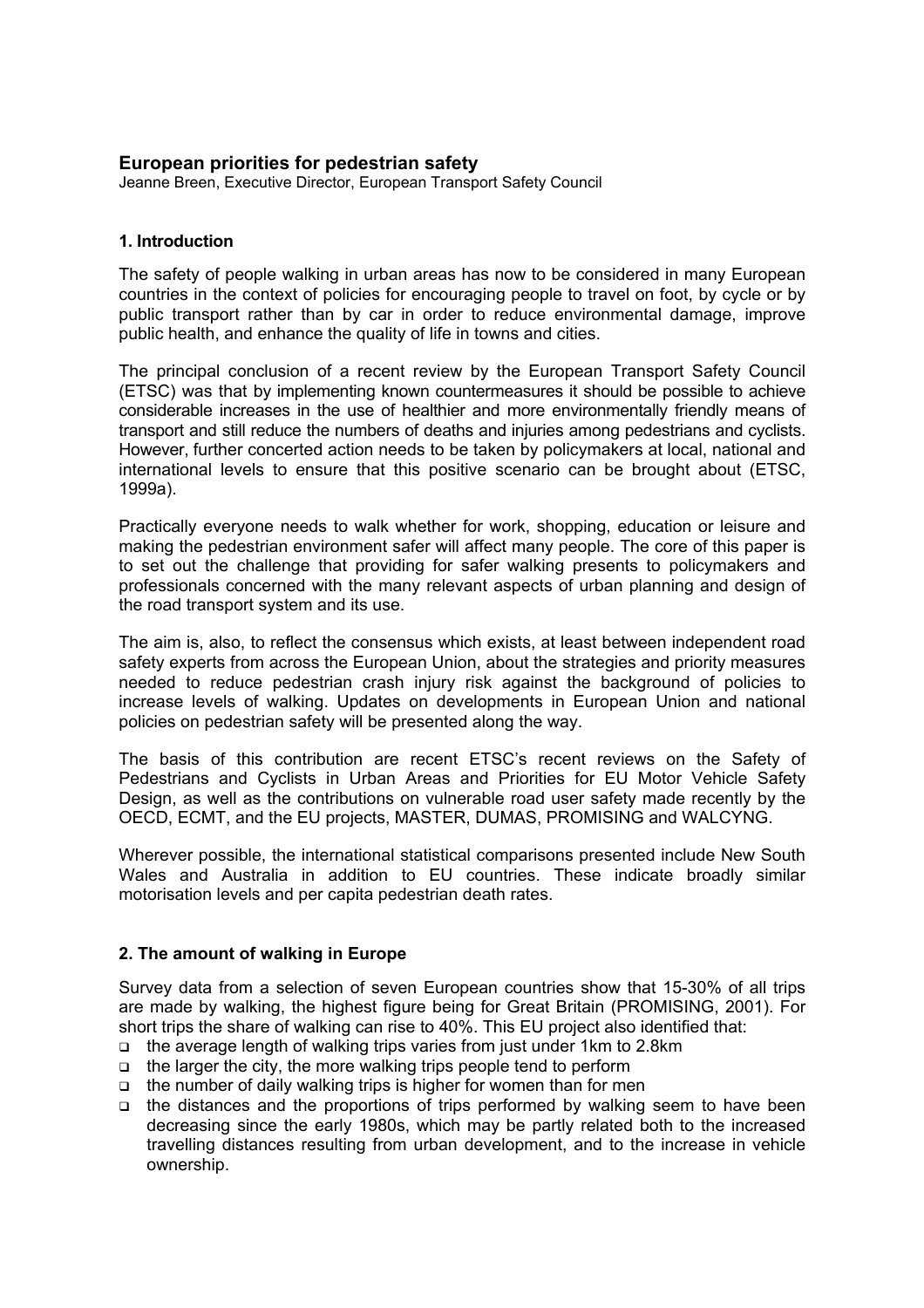## **3. The risks faced by pedestrians in EU countries**

While car users comprise the greatest proportion of overall road deaths (57%), the risk of death on EU roads is substantially higher for vulnerable road users. It has been estimated, albeit roughly, that walking is around 9 times riskier than travel by car for the EU as a whole. Pedestrian deaths comprise 15% of total road deaths, with the UK (25%) and the Netherlands (10%) at either end of the range.

|                  | Table 1. EU deaths per 100 million person km | <b>ETSC 1999b</b> |
|------------------|----------------------------------------------|-------------------|
| Motorcycle/moped | 16                                           |                   |
| Foot             | 7.5                                          |                   |
| Cycle            | 6.3                                          |                   |
| Car              | 0.8                                          |                   |
| Bus and coach    | 0.08                                         |                   |
| Rail             | 0.04                                         |                   |





Whether measured by rates of pedestrian deaths per 100,000 population or motor vehicles which, of course, do not take any account of the level of the activity there are substantial differences between Member States with the highest rates in Portugal and Greece and the lowest rates in Sweden and the Netherlands. More information is needed about levels of pedestrian and cyclist traffic in the EU, however, before crash risk differences can be fully understood.



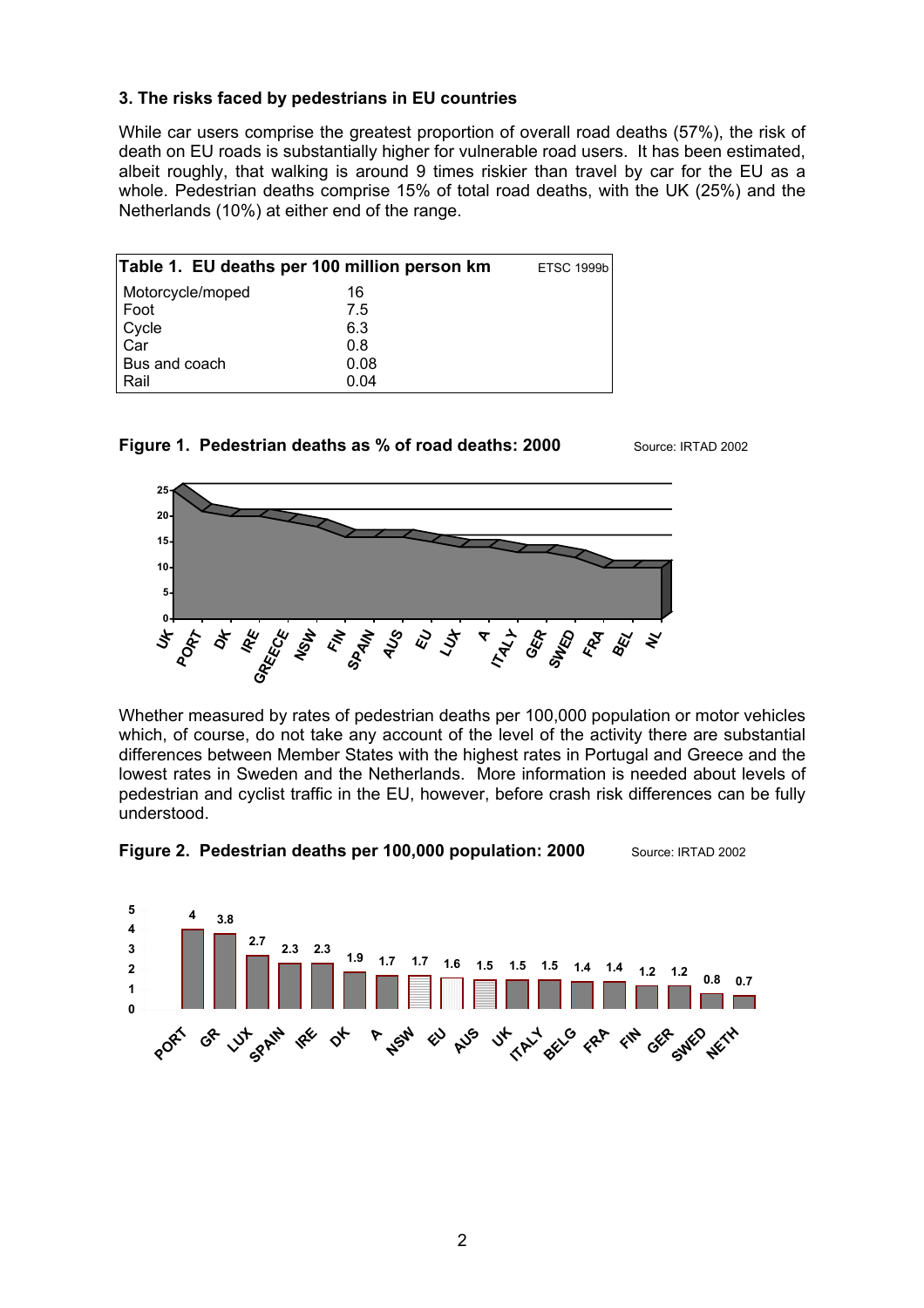





The average severity is generally higher in rural areas, but the great majority of casualties to pedestrians occur in urban areas. The over-55 and under-12 age groups are those with the highest risk of pedestrian injury. Risk from traffic consists mainly of risk from motor vehicles – around 90% - and mainly from contact with the fronts of cars.

Accident analysis shows that about 50% of pedestrian deaths occur while crossing a road. About a quarter occur while boarding or alighting from a bus or getting into or out of a car. Others occur while walking along the road, playing, running, or working. Most fatal crashes involving pedestrians are not located at a marked crossing, the vast majority occurring more than 50m from such a crossing. Elderly people are most frequently hit by vehicles when halfway or further across the street, while children are mostly hit when starting to cross.





The overall long-term trend in deaths has been downward for pedestrians. Between 1980 and 1995, the pedestrian death rate per capita for the EU as a whole fell by 30%. Studies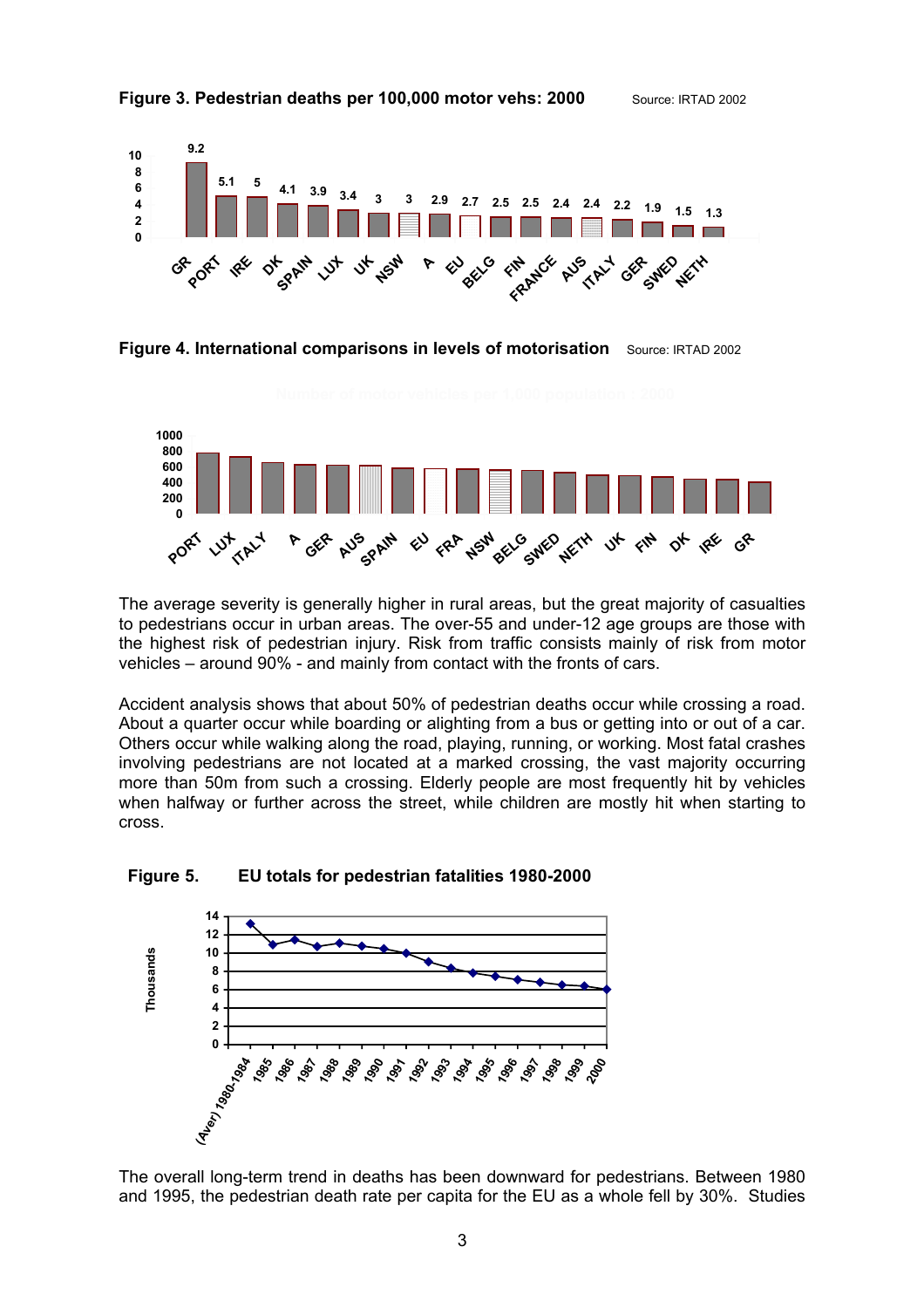indicate this may be due in some instances to a decline in walking (for example, amongst children) as more people take to their cars for local journeys.

However, several Member States are now experiencing annual increases in pedestrian deaths and encouragement is now being given in various countries to travel by foot, bicycle or public transport. For example, the Danish National Traffic Plan states that 4% of total car traffic should be converted into cycling and walking by the year 2005 and onethird of all car traffic under 3 km into non-motorised travel. As travel by public transport is also encouraged, increasing account needs to be taken of the safety of walking or cycling to catch the bus, tram or train.

The ageing of the road user population experienced internationally (shown below) is also likely to influence future trends and increase the need for action. For both Australia and the European Union (15), over one fifth of the population will be 65 years or above by 2030. Despite the rising number of older driving licence holders in many countries, declining driving ability and financial constraints mean that many motorists will have, at some stage, to give up their car. A larger percentage of the older population will be dependent on public transport which will involve pedestrian trips. The risk of death in EU traffic for pedestrians aged 65 and older is currently four times higher than for young adults.

| <b>COUNTRY</b>        | 2000 | 2010 | 2020 | 2030 |
|-----------------------|------|------|------|------|
| <b>AUSTRIA</b>        | 15.4 | 17.8 | 20.1 | 25.2 |
| <b>BELGIUM</b>        | 16.8 | 17.9 | 21   | 25.4 |
| <b>DENMARK</b>        | 14.9 | 16.7 | 20.3 | 23   |
| <b>FINLAND</b>        | 14.5 | 17.1 | 22.6 | 25.8 |
| <b>FRANCE</b>         | 16   | 16.8 | 20.6 | 24   |
| <b>GERMANY</b>        | 16.2 | 19.7 | 21.4 | 25.8 |
| <b>GREECE</b>         | 17.3 | 19.5 | 21.8 | 25.4 |
| <b>IRELAND</b>        | 11.3 | 12.2 | 15.3 | 18.7 |
| <b>ITALY</b>          | 18.1 | 20.6 | 23.5 | 28.1 |
| <b>LUXEMBOURG</b>     | 14   | 14.5 | 16.4 | 19.8 |
| <b>NETHERLANDS</b>    | 13.6 | 15.3 | 19.7 | 23.9 |
| <b>PORTUGAL</b>       | 15.4 | 16.9 | 19.4 | 22.8 |
| <b>SPAIN</b>          | 16.9 | 18.4 | 21.2 | 26.4 |
| SWEDEN                | 17.3 | 19.2 | 22.7 | 25.1 |
| <b>UNITED KINGDOM</b> | 15.7 | 16.7 | 19.6 | 23.5 |
| EU (15) AVERAGE       | 15.5 | 17.2 | 20.4 | 24.2 |
|                       |      |      |      |      |
| <b>AUSTRALIA</b>      | 12.4 | 13.9 | 17.6 | 21.1 |
| <b>USA</b>            | 12.6 | 13.2 | 16.5 | 20   |
| <b>JAPAN</b>          | 17   | 21.8 | 26.8 | 28.3 |

#### **Table 2. International comparisons: Percentage of population aged 65 or above**

Source: US Bureau of the Census, International Databases February 2001 in Transport and Ageing Society, ECMT 2001

#### **4. The key problems for pedestrians in today's traffic system**

Most road safety problems for pedestrians are common to all European countries and beyond. These result from a complex mix of factors. However, underlying all other problems is the fact that the modern traffic system is designed largely from a car-user perspective. Mass motorisation in much of Europe since the 1960s has created a traffic system which caters mainly for motor vehicle users. Only since the 1980s has there been understanding about the need for coherent planning of route networks for pedestrians and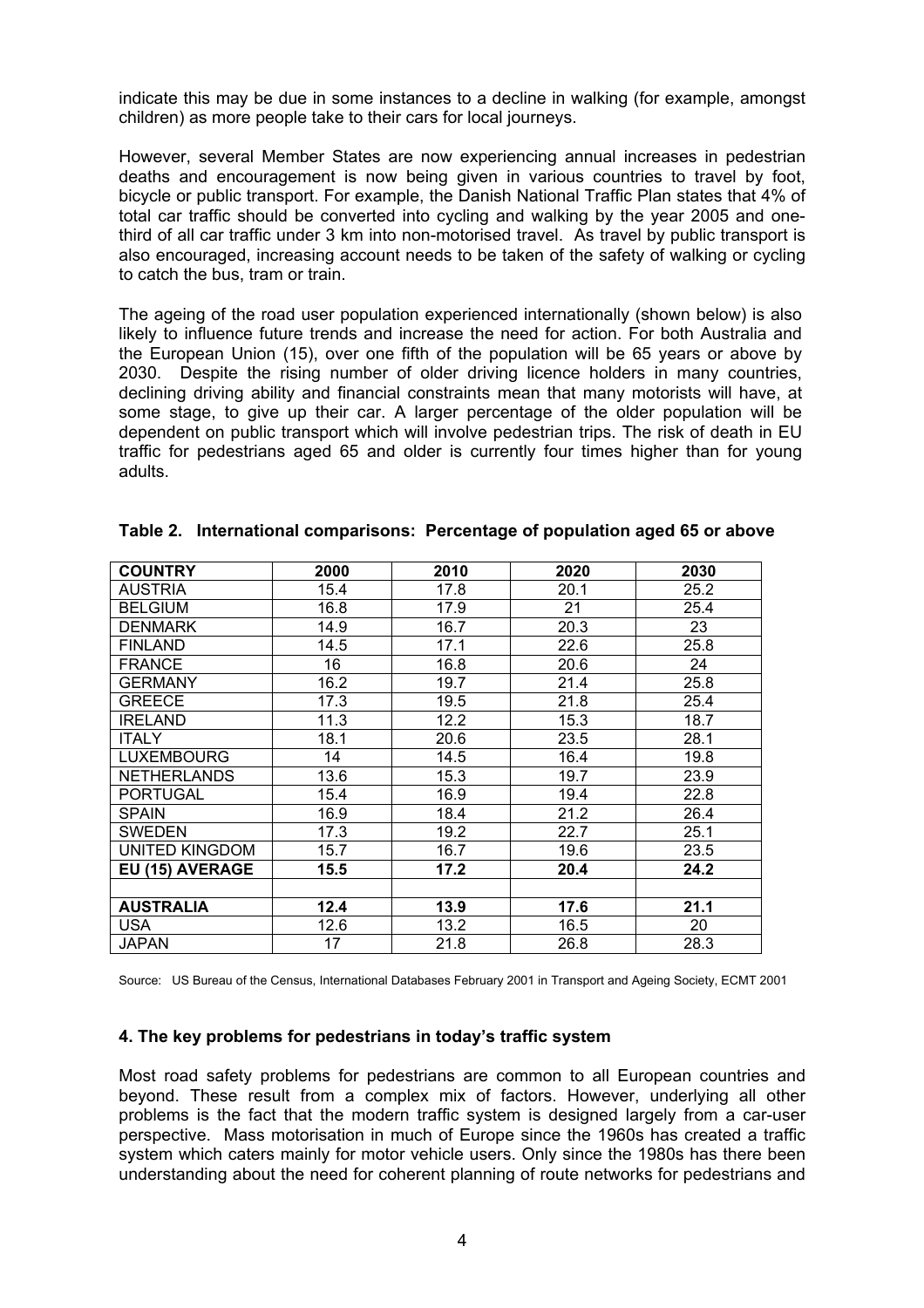only since the 1990s has long term planning for sustainable transport policies got off the ground (OECD, 2001).

The following problems emerge as being key issues for improving pedestrian safety and need to be addressed in combination in future traffic system planning.

*Vulnerability*. Most pedestrian casualties are either children or older road users, the most vulnerable of citizens and are hit by the fronts of cars. Until safer car fronts are provided by the car industry, the only protection available is clothing. Speed plays an important role in determining the severity of the outcome of collisions. As Figure 6 illustrates, if the collision speed exceeds 45 km/h the likelihood for a pedestrian to survive the crash is less than 50 per cent. If the collision speed is less than 30 km/h more than 90 per cent of those struck survive. Speed management, therefore, is a key element in a safer traffic system for vulnerable road users.



**Figure 6: Pedestrian deaths by different impact speed of car (SNRA)** 

*Flexibility* Pedestrians are very flexible in their behaviour and flexibility is one of the main advantages of walking. In relation to other road users, however, this presents a problem. A driver can never be sure when or where to expect a pedestrian.

*Instability* Pedestrians may trip or fall in the traffic environment. A pedestrian may stumble and receive serious injuries just because of an uneven surface. The instability of pedestrians is an even bigger problem when they are mixed with motor traffic.

**Invisibility** Pedestrians can be difficult to see: They are small compared to a car, and can be hidden by one. At night the problem is more severe. A parked car is the most commonly cited source of obstruction.

*Differing abilities* Pedestrians include children with lack of experience, elderly people with reduced capability, and people with reduced mobility.

*Consciousness of effort* Making a detour in a motor vehicle may use extra fuel, but for pedestrians it means extra muscular activity. They are, therefore, highly motivated to find and keep to the easiest routes, often the most direct ones. Studies have shown that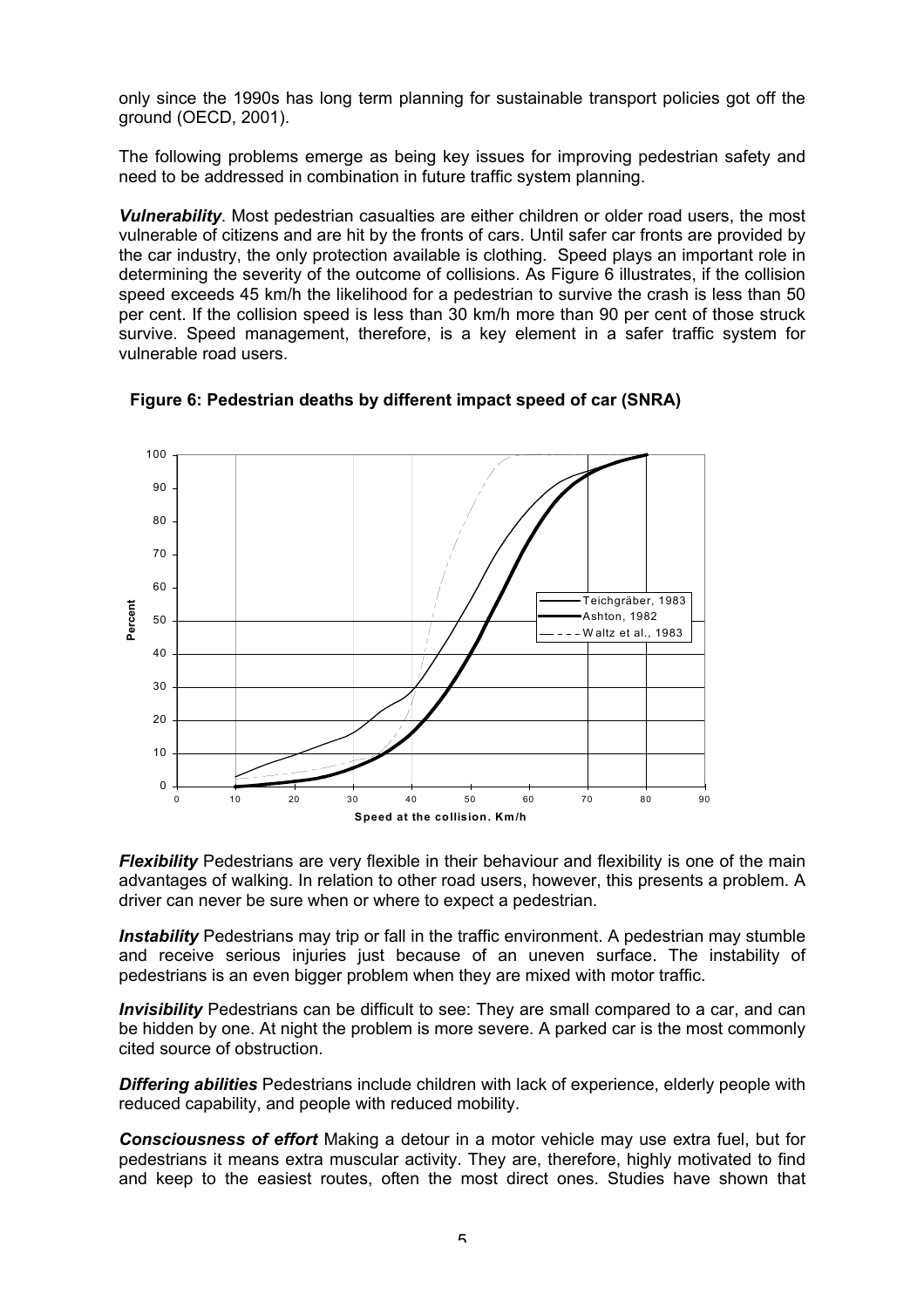pedestrians place a higher value on their time than drivers or those on board public transport vehicles.

*Impairment due to alcohol and drugs* 35% of adult pedestrians (over the age of 16) killed in a crash and tested for alcohol were found to have blood alcohol levels above the legal limit for driving. This rate was higher than that of drivers involved in fatal crashes (Fontaine et al., 1997).

*'Estrangement'* Pedestrians are usually doing things other than thinking about walking as the priority task, like window-shopping or chatting with friends. This, together with the fact that the modern traffic environment is often designed for cars rather than for pedestrians, creates a state of estrangement. Providing pedestrian facility is typically an afterthought rather being considered as an integral part in the planning and design of the traffic system. Even the majority of European car drivers believe that much consideration should be paid to walking and cycling when planning for the future according to SARTRE, a survey of car drivers conducted in 19 European countries in 1997.

## **5. Recognising physical limitations and needs of pedestrians in safety strategies**

In the development of EU and national targeted programmes, and most explicitly in those embodying the sustainable safety or Vision Zero concepts, it is recognised increasingly that preventing road death and disabling injury entails a traffic system that is better adapted to the needs, errors and physical vulnerabilities of its users rather than one which expects users to cope with increasingly demanding conditions. While challenging to deliver, this approach is founded in pragmatism and ergonomics. Its innovation lies in recognising that road death and severe public health loss is a feature of poor design; that it can and should be avoided by putting to greater effect and implementing more widely in targeted programmes, key safety principles and measures which have been known about for many years.

The European Commission has accepted that such an approach is necessary to meet the highly ambitious target which has just been set to reduce deaths by 50% by the year 2010 across the EU (CEC, 2001a). In their consultation on a new EU road safety programme 2002-2010, which is expected shortly, the Commission has already concluded that a better balance is needed between the safety of vulnerable road users and the mobility of motor vehicle users especially in urban and residential areas (CEC, 2001b).

In the next sections, the strategies and measures which European experts believe are key to the delivery are set out and observations made on the efforts at EU, national or local level. The focus is on evidence-based strategies and measures aimed at the provision of safer environments through planning, infrastructure provision and vehicle design.

## **6. Key strategies and measures for improving pedestrian safety**

There are many ways in which transport policy in general and road safety policy in particular can contribute to reducing crash injury risk from traffic for those travelling on foot.

ETSC has identified the key strategies for pedestrian safety as follows:

- Land use planning which minimises exposure to risk in the course of pedestrian journeys
- Creating safer, attractive, connected pedestrian routes within urban safety management framework
- □ Managing traffic mix, by separating different kinds of road use to eliminate conflicts, where conditions are favourable to separation.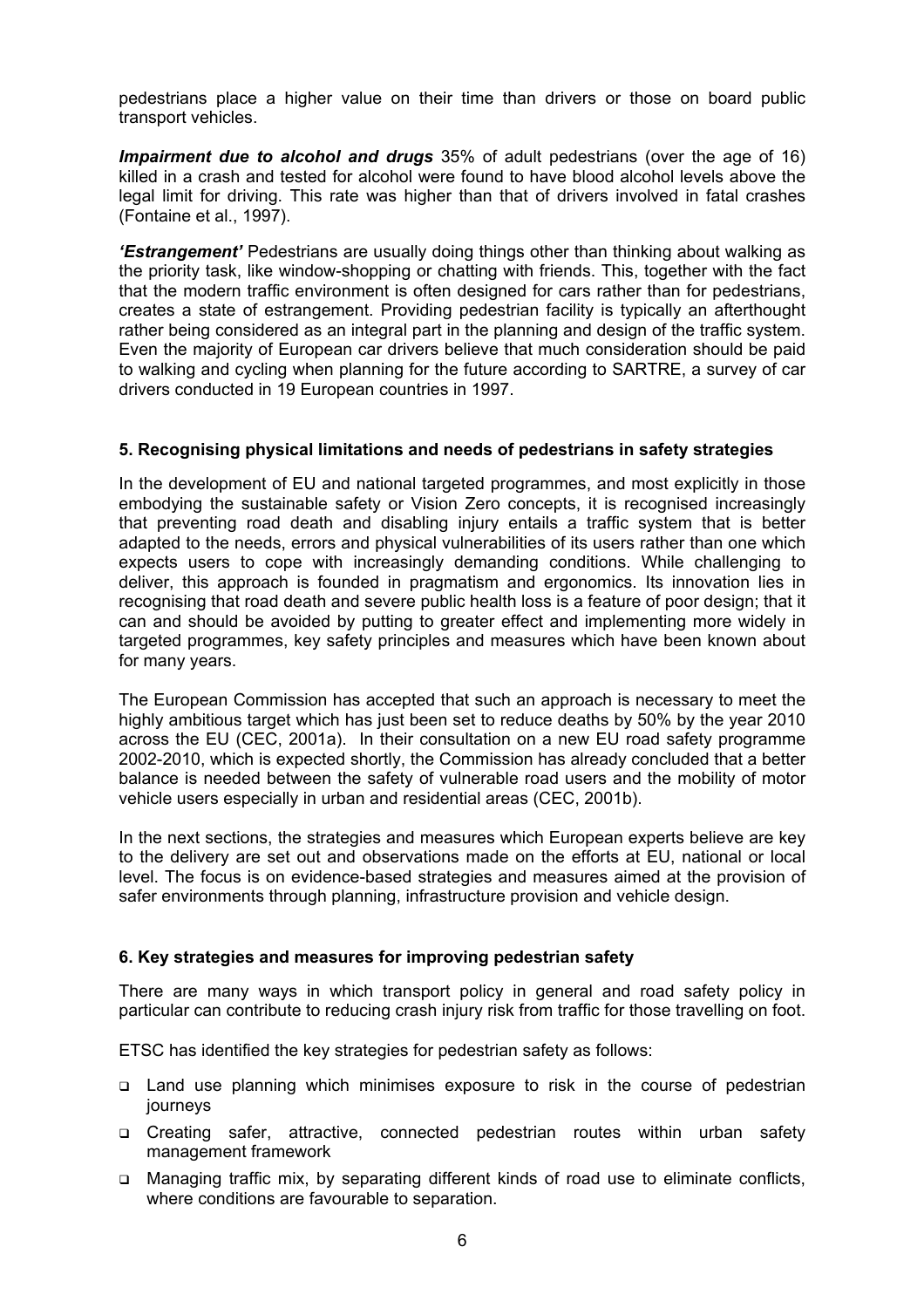- Creating safer conditions elsewhere for integrated use of road space, e.g. through area-wide speed and traffic management, increased pedestrian and vehicle conspicuity, and vehicle engineering and technology.
- Mitigating the consequences of crashes through car crash protective design.
- Modifying the attitudes and behaviour of drivers of motor vehicles through information, training and the enforcement of traffic law.
- Consulting and informing pedestrians about changes being made for their benefit, and encouraging them in steps that they can take to reduce their risk.

#### **6.1. Land use planning to minimise risk exposure in the course of pedestrian journeys**

Land use planning can make a useful contribution to minimising pedestrian exposure to risk of accident and injury. In planning the evolution of land-use, priority can be given to locating the most likely destinations for walking and cycling - homes, schools, workplaces, shops, social and recreational facilities, and public transport stops - where they can be more readily served by safe, attractive and convenient routes for walking and cycling.

As sites and buildings are adapted, redeveloped or developed for the first time, opportunities can be taken to achieve layouts which separate access by motor vehicles from that on foot, and adapt the latter to the existing local network of pedestrian routes, including routes from public transport stops.

#### **6.2. Creating a hierarchy of safe, attractive integrated pedestrian routes**

Classifying the urban road network according to road function, setting appropriate speed limits according to that road function and improving road layout and design to encourage better use is now recognised, amongst EU Member States active in road safety, as fundamental to urban safety management.

The Netherlands, in particular, has made considerable progress in establishing road hierarchies and the UK and the Nordic countries have stated their intention to do this to provide a better framework for area-wide risk reduction in their national road safety strategies. The development of EU best practice guidelines on urban safety management, amongst other themes, is foreseen in the new EU road safety programme, which is expected to be announced this summer.

In the context of encouragement for walking, urban safety management needs to give high priority first to identifying the pattern of journeys that people want to make on foot and then to creating safe, attractive and connected routes for this pattern of journeys. These routes should be designated in conjunction with the functions of each road for all kinds of road user, and in particular so that motor traffic uses each road in ways that are consistent with the safety and convenience of pedestrians.

Routes will typically consist of a mixture of sections of footpath separate from any carriageway, wholly pedestrian areas with or without admission of cyclists, footways alongside carriageways, and carriageways or other surfaces shared with motor vehicles. Where routes cross appreciable flows of motor vehicles, careful attention will be given to the location and design of the crossing point. Where the routes are not separated from carriageways, and even more so where surfaces are shared with motor vehicles, the layout will be such that the speeds of the latter are moderated.

Concentration of motor traffic onto main roads should enable the more local roads to be adapted to enable them to perform their functions in respect of motor vehicles consistently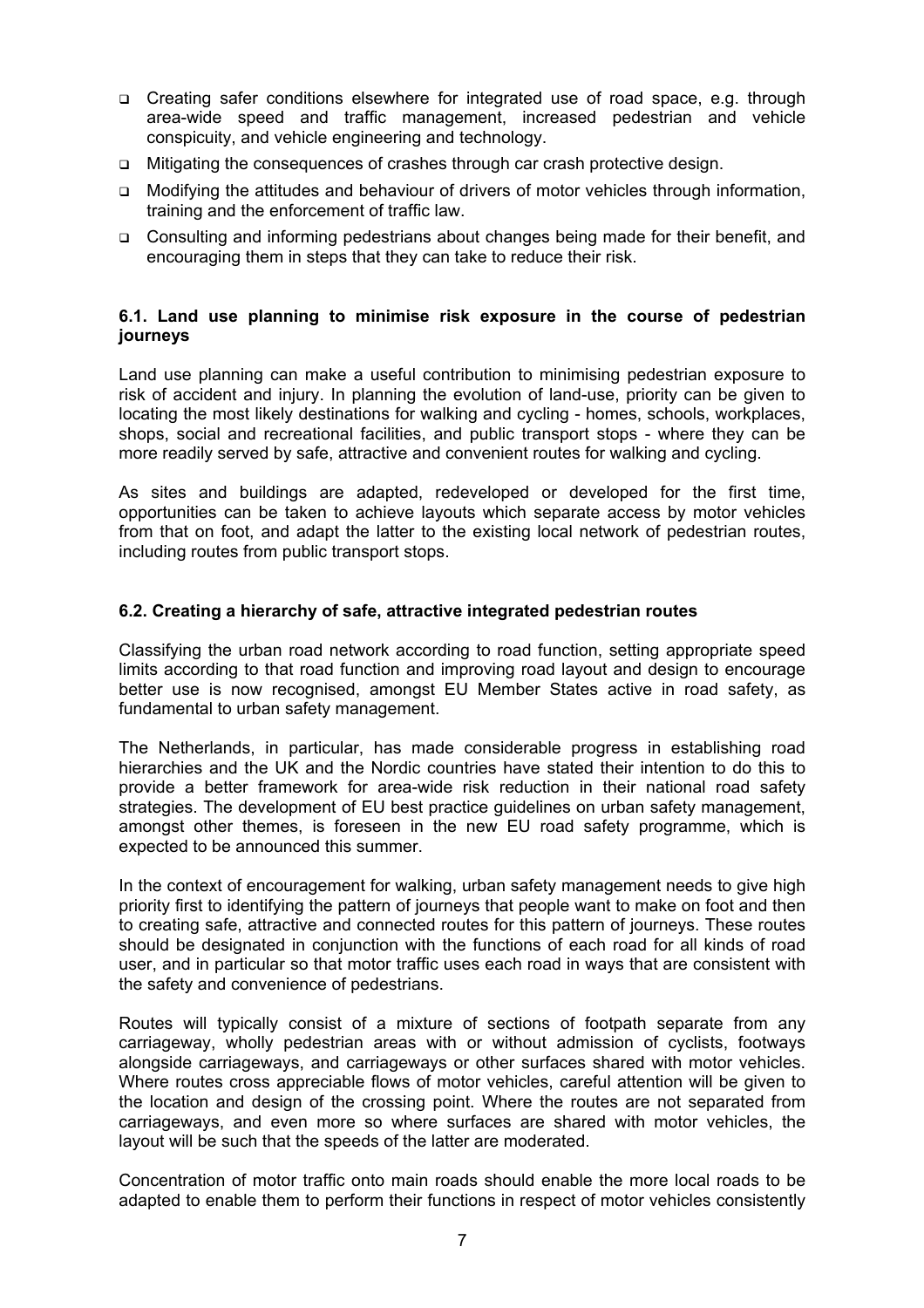with their forming parts of safe and attractive routes for pedestrians and cyclists. The more these roads are used for walking and cycling, the more aware drivers will become of the likelihood of encountering pedestrians and cyclists, and thus the lower the risk that motor vehicles will pose to them. On public transport routes, whether bus or light rail routes on main or more local roads, or bus or rail services on segregated tracks, stopping places should be served by the network of routes for walking and cycling.

A fresh look at road hierarchies in relation to pedestrian safety has been undertaken recently by researchers coming together in the EU PROMISING project. It was based on the requirements of coherence of the network, directness, safety, comfort and attractiveness on the one hand and on the new concepts for road safety in the Dutch sustainable traffic system and the Swedish Zero Vision on the other hand. The hierarchy was developed only for built-up areas and is set out in Table 2.

## **Table 3. Hierarchy of roads proposed in PROMISING**

- through-traffic route with a speed limit of 70km/h and only grade-separated crossings;
- □ main street or urban arterial road with speed limit of 50km/h and, in some areas 30km/h;
- $\Box$  residential street with a speed limit of 30 km/h;
- □ walking-speed street;
- car-free areas for pedestrians and cyclists.

With reference to this hierarchy, it is worth noting that the long debate about whether the general speed limit to be favoured across Europe should be 50km/h or 60 km/h has been largely resolved in favour of 50km/h, with increasing use of 30km/h off main roads. ETSC's comment on grade-separate crossings can be found in a later section.

## **6.3. Separating different kinds of road use**

Separation can take the form of pedestrian areas, footways alongside carriageways, sections of footpath separate from the carriageway and grade-separated crossings. Pedestrians need designated physical space with adequate pavement width such that pedestrians need not walk on the carriageway and for those using wheelchairs.

## **6.3.1. Pedestrian areas**

Pedestrian areas may be designed as such or be conversions from streets used by vehicles. Their value in improving safety has been demonstrated widely, especially for shopping streets (e.g. DUMAS). Pedestrian areas may be exclusively for pedestrian use, for pedestrians and cyclists or for pedestrians and cyclists along with some permitted vehicles at certain times of the day. The facility for vehicles to use converted areas outside times of closure will often remain for reasons of access and servicing, but the surface and layout of the street are designed for pedestrians, with a clear indication of the paths to be followed by vehicles when they have access.

While streets dominated by heavy flows of traffic tend to be threatening to pedestrians, traffic*-*free areas, such as shopping precincts, with too little activity, can also promote anxiety. Whilst the fear of personal crime may be out of proportion to its reality, this needs to be considered in the layout and design of areas used by pedestrians, if they are to be used.

By physically restricting access for vehicles, pedestrian zones create an environment where travel on foot and by cycle is safer. Opinion on admission of cyclists to these areas may be divided, but there is a need to avoid pedestrian areas resulting in unsafe or inconvenient conditions for cyclists, for example by forcing them to use busy distributor roads. In Mechelin cycling is permitted in pedestrian streets in order to avoid detours for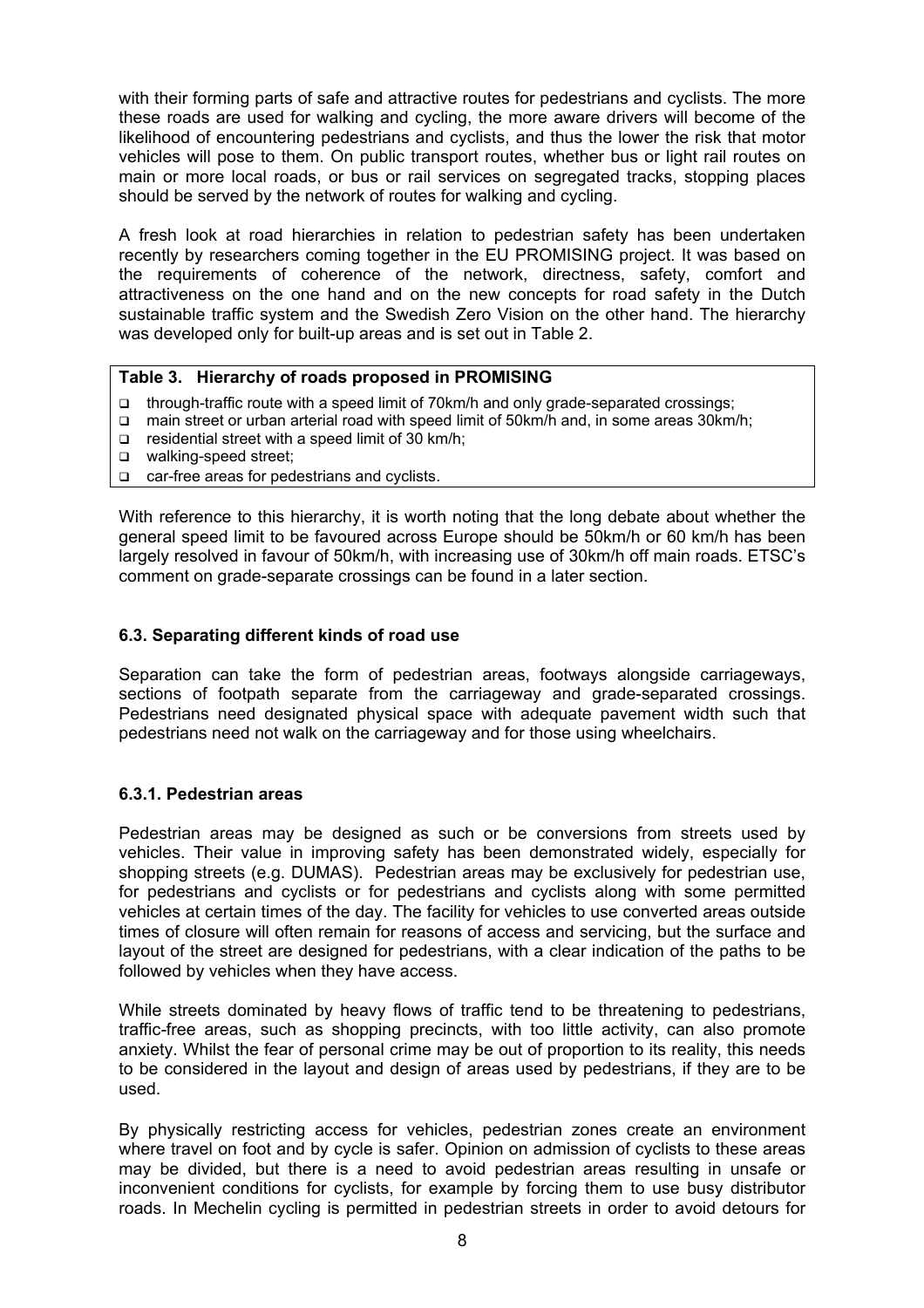cyclists and evaluation had shown that this, so far, has proved to be safe (Dykstra et al, 1998). Research in the UK indicated that conflicts between cyclists and pedestrians in pedestrian areas were less of a problem than appeared (Trevelyan and Morgan, 1993). Segregating cyclists and pedestrians in pedestrian areas will not always be possible. Where it is desirable, cycle movements can be combined with those of selected vehicles, such as buses and service vehicles, permitted at particular times of day or channelled by defined paths.

## **6.3.2. Grade–separated crossings**

Pedestrians and cyclists are particularly at risk when crossing heavily trafficked roads and are generally safer when separated from traffic. However, the benefits of grade-separated crossings, which can be expensive in relative terms, are not always realised. To be successful, grade*-*separation, either by footbridges or subways, should be without steps or troublesome ramps and keep vulnerable road users on their natural desire-line whilst motor vehicles undergo the changes in grade and level. The main use is for crossing roads with speed limits of 60km/h or higher or heavily trafficked roads. Subways should be brightly lit, regularly cleaned, have good through visibility and be consistently overlooked (IHT, 1997).

# **6.4. Creating safer conditions in shared road space:**

Where separation can be achieved in ways which provide convenient and attractive routes for all road users, it very largely removes risk from traffic in the areas of separation - but this advantage may be offset by increased risk where road users re-enter shared space. Integration of different kinds of road use by sharing of space often has the advantages of requiring less adaptation of the roads and paths and enabling more direct routes to be provided.

Taken together, the means of reducing risk require action to create safer conditions for integrated use of shared road space through:

- (a) managing speed and traffic through improving junction design and layout, implementing area-wide treatments and speed zones and developing intelligent speed adaptation and
- (b) improving vehicle and user conspicuity.

## **6.4.1. Area-wide speed and traffic management**

Road safety engineering measures to create safer conditions for pedestrians can be considered in terms of traffic reduction, speed reduction, junction treatments, the redistribution of road space and the creation of special facilities.

*Traffic reduction* The selective closure or partial closure of minor streets can offer lightly trafficked routes for cyclists and a safer pedestrian environment as part of an area-wide approach to avoid displaced traffic leading to more crashes elsewhere. Even at low speeds, mixing with heavy traffic, especially lorries, is hazardous. The diversion of through and unnecessary traffic from some areas will reduce potential conflict but will require appropriate advance signing and, possibly, some road construction.

## *Speed reduction and traffic calming measures*

Speed of motor vehicles is critical to the safety of vulnerable road users. At low speeds drivers have more time to react to the unexpected and avoid collisions. At speeds of below 30 km/h pedestrians can mix with motor vehicles in relative safety.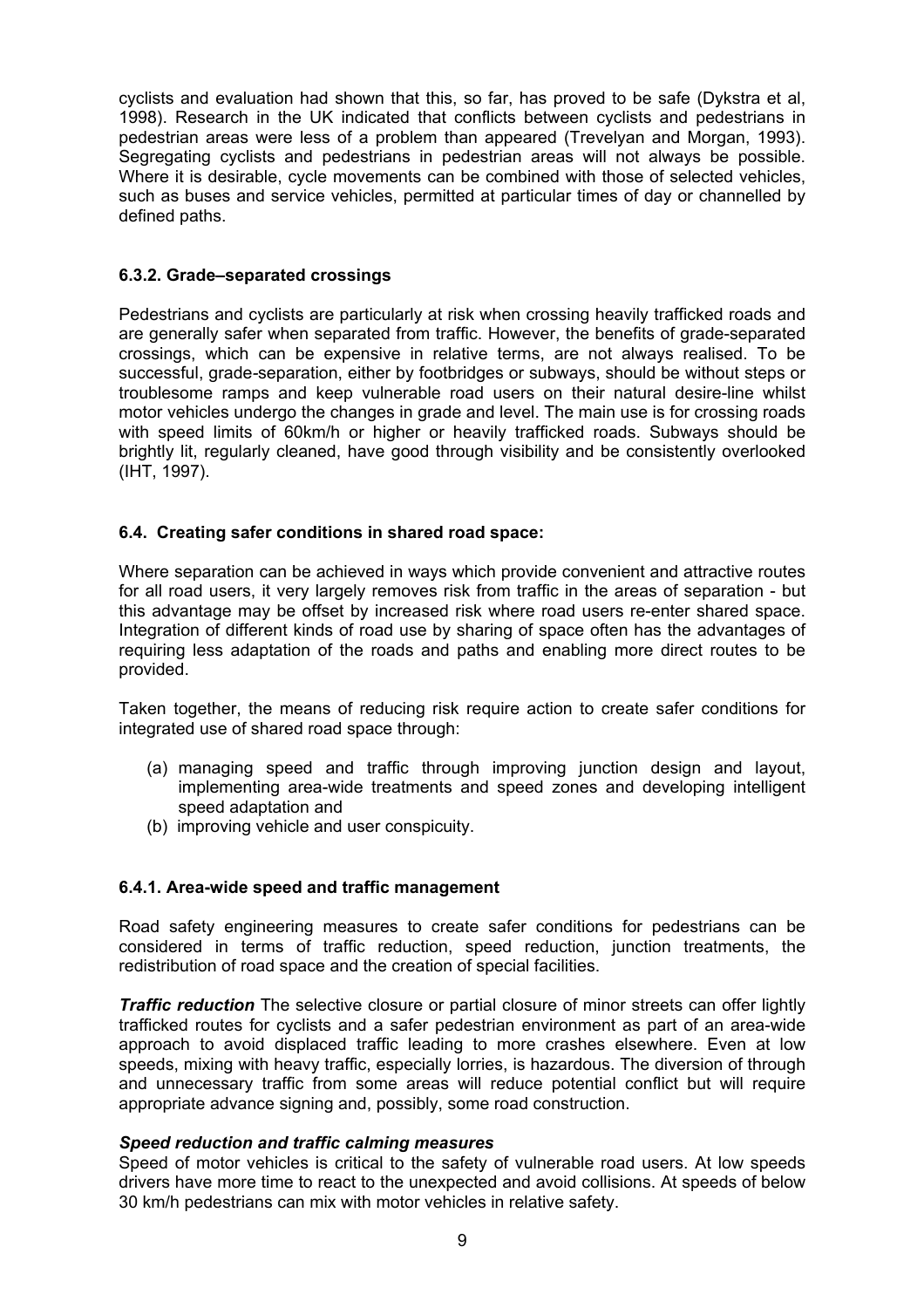The development of speed management and traffic calming to deal with inappropriate speed in urban areas in Europe has been documented by Kjemtrup and Herrstedt (1992). These techniques comprise traffic management measures ranging from discouraging traffic from entering certain areas to installing physical speed reducing measures including roundabouts, road narrowings, chicanes and road humps (Webster, 1993). Such measures are often backed up by speed limits of 30 km/h, but they can be designed to achieve various levels of appropriate speed (DRD, 1989, 1991, 1993).

Traffic calming reduces the speed of motor vehicles by various physical modifications: vertical and horizontal deflections, changes in surface colour and texture, a reduction in overall carriageway area, and signs and other symbols to convey to drivers that they need to have greater awareness of vulnerable road users. Gateways may indicate entries into traffic-calmed areas. Traffic calming measures, based upon various national guidelines, are now common throughout the EU and are often introduced as part of area-wide urban safety management Recent experience in the Netherlands has shown positive effects of traffic calming measures not only implemented in traffic calming areas, but also on surrounding traffic arteries. Speeds have also been reduced on 'distributor roads' by constructing traffic calming facilities which include use of roundabouts.

Experience in several EU Member States over the last twenty years has shown that accident reductions of between 15 and 80 per cent can be achieved by comprehensive area-wide treatments (Brilon and Blanke, 1993; Herrstedt et al, 1993; IHT, 1990a; CERTU, 1994). The results indicate that application of such speed management measures in urban areas throughout the EU might reduce the total number of injury accidents by 5%.

**Speed limits** In urban areas, speed limits should reinforce an easily understood road hierarchy. Speed limit zones of 30 km/h are most appropriate where an urban safety management strategy has been adopted. Self-enforcing measures in the zones are usually necessary to reduce speeds.

|                               | Speed limit<br>km/h | <b>Risk</b> |  |
|-------------------------------|---------------------|-------------|--|
| Woonerf and residential roads | 30                  | 0.20        |  |
| Residential roads             | 50                  | 0.75        |  |
| Urban arteries                | 50/70               | 1.33        |  |
| SWOV, 1997                    |                     |             |  |

## **Table 4.** Serious accident risk by urban road type (per mill mot veh km, the Netherlands)

As the Table above illustrates, the more urban roads which can more appropriately be given a 'residential' function with the maximum speed limit of 30 km/h the better.

In the Netherlands, re-classification of the road network is well underway to distinguish between areas where priority can be given to residential, recreational and agricultural functions, which comprise 65-90 per cent of total road length in the network, and traffic arteries which give priority to traffic flow. It has been established that two-thirds of the Dutch road network within built-up areas can be converted into 30km/h zones. Central and local government have signed an agreement to convert 50% of these streets into 30km/h zones by the year 2002. To date, the number of kilometres of 30km/h-streets has been increased to 19,000 km with 9 people killed a year on these streets.

Monitoring of this rapid expansion In the Netherlands over the last few years has shown very large reductions in casualties, particularly in fatalities - perhaps 17% of fatalities in urban areas had been saved through this policy by 2000. With more direct conversion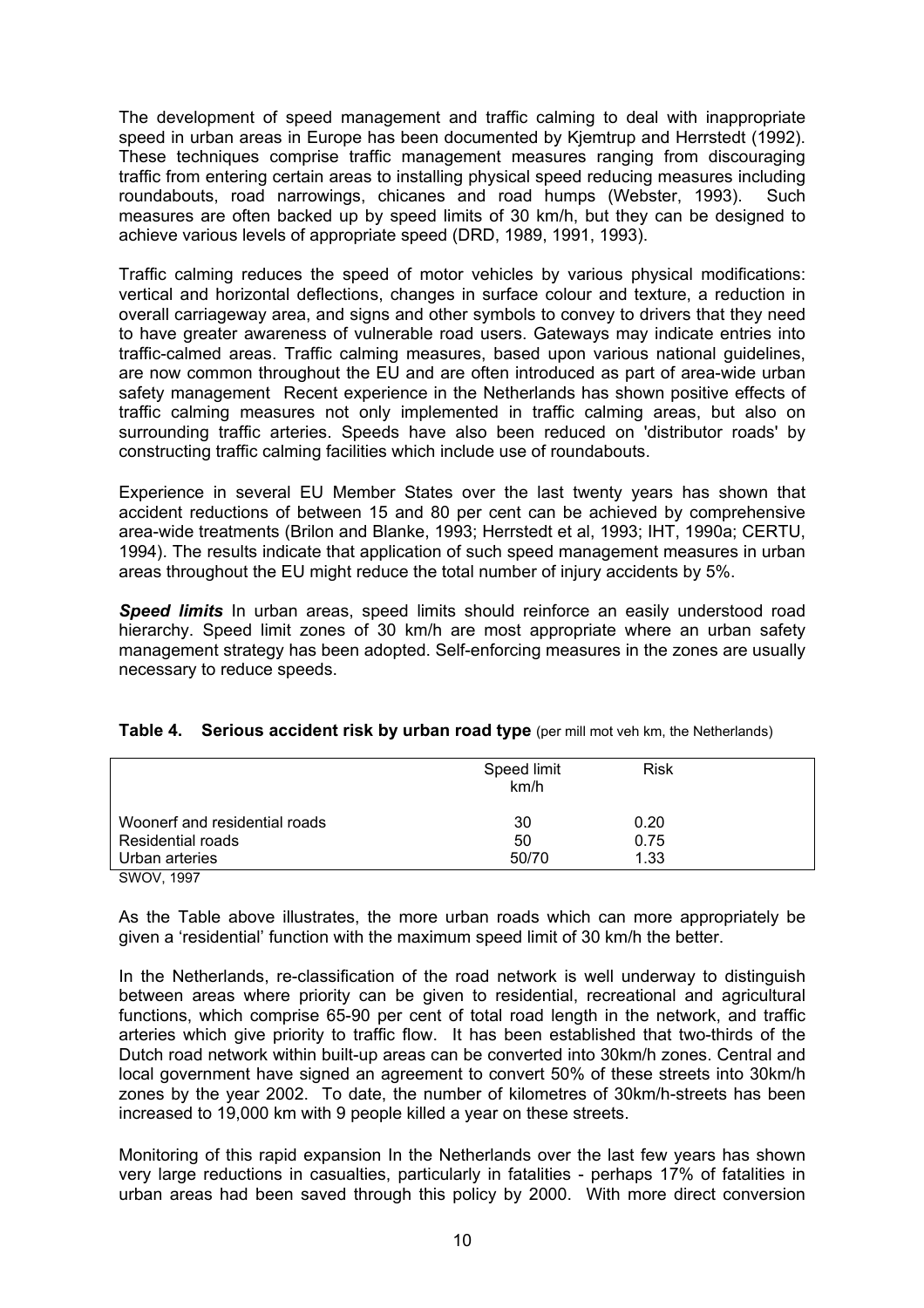from 50km/h to 30km/h having taken place over the last 2-3 years, the impact on fatalities is expected to increase significantly. There have also been substantial improvements to the 50/70km/h roads in the Netherlands. These include new roads built to a high standard incorporating roundabout junctions, improvement of 50km/h roads surrounding 30km/h zones, and also improvement of some 15% of existing 50km/h roads. The Dutch Transport Ministry has recently put forward the case to Government for around 2.5 billion Euro billion up until 2010 for the reshaping of the road network within the sustainable safety programme (Sunflower Congress, Amsterdam 2002).

In the town of Baden in Austria, about 75% of the road network is today part of a 30kmh zone or woonerf. Since the introduction of its integrated transport and safety plan in 1988 which introduced a range of measures, the town has seen a 60% reduction in road casualties (Lines and Machata, 2000).

In terms of cost benefit of area-wide speed and traffic management, research and experience in the British five towns study (1980s) has shown that the additional travel time, vehicle wear and tear and fuel costs are small, and reduce the overall benefits by no more than around 15%.

*Developing intelligent speed adaptation* Telematics solutions could also contribute to reducing crashes including collisions with pedestrians through speed limiters to enforce the posted speed limit. Intelligent Speed Adaptation (ISA) is the global name for systems that "know" the permitted maximum speed and use that knowledge to inform the driver and/or intervene in the vehicle's control to prevent it from being driven faster than the permitted limit. Intervention control can be by:

- haptic throttle (i.e. a throttle providing force feedback to the driver), in some versions, this can be overriden by the driver with a "kickdown,"
- through the engine management system to ignore demand from the driver for speeds exceeding the limit, perhaps supplemented by
- mild braking.

There are three types of ISA in terms of the degree of intervention of the system. The lowest level is informative or *Advisory* ISA. Next is voluntary or *Driver Select* ISA. Here the information on speed limit is linked to the vehicle controls but the driver can choose whether or not to have the control enabled. Finally there is *Mandatory* ISA where speed limiting is enforced. Knowledge of the speed limit could come from roadside beacons or from a modified navigation system in the form of an enhanced on-board digital road map coded with speed limits for each road combined with a GPS-based location system. The latter is the so-called autonomous version of ISA which does not require extensive investment in roadside infrastructure. The most recent estimates of the accident savings from ISA for all road users have been made by a UK national research project and are shown in Table 5 (Carsten and Tate, 2000).

These estimates are based on a prediction of 40% compliance with an Advisory system and 50% compliance with a Driver Select system. Full compliance with speed limits would occur with a Mandatory system. Clearly, the Mandatory systems predict the largest accident savings, with the Dynamic Mandatory system being the most effective. These predictions are broadly in line with estimates previously made for Sweden (Várhelyi, 1996).

It has been estimated that around 20% of pedestrian accidents would be reduced on urban roads from enforcement of urban speed limits by Mandatory ISA (Carsten and Tate, 2000). Varhelyi (1996) estimated that there would be a 78% savings in pedestrian injury accidents at pedestrian crossings with an ISA that slowed vehicles to 30 km/h.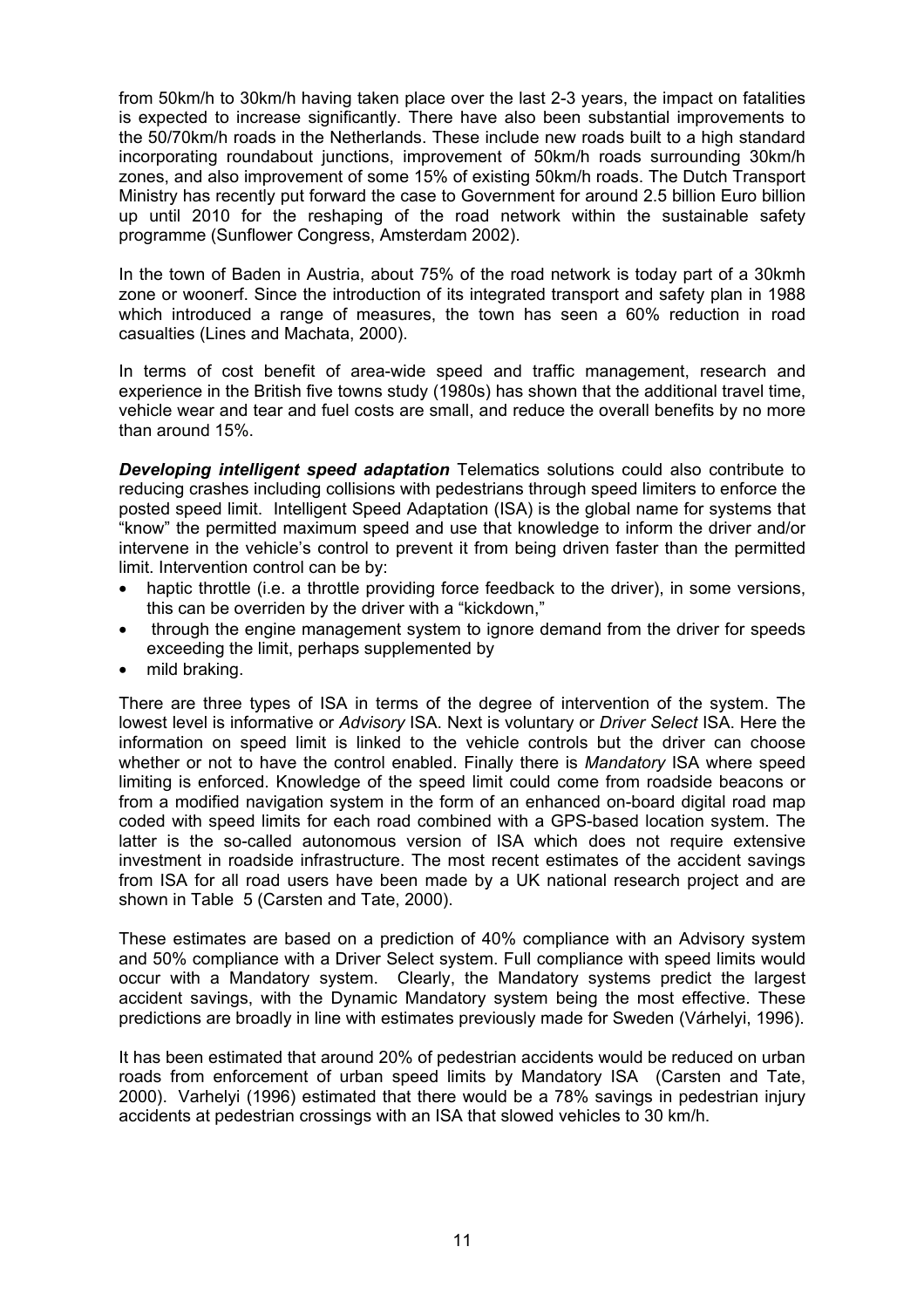| <b>System</b><br><b>Type</b> | <b>Speed Limit</b><br><b>Type</b> | <b>Injury Accident</b><br><b>Reduction</b> | <b>Fatal and Serious</b><br><b>Accident</b><br><b>Reduction</b> | Fatal<br><b>Accident</b><br><b>Reduction</b> |
|------------------------------|-----------------------------------|--------------------------------------------|-----------------------------------------------------------------|----------------------------------------------|
| Advisory                     | Fixed                             | $2 - 21%$                                  | 4-30%                                                           | $5 - 37%$                                    |
|                              | Variable                          | $2 - 22%$                                  | $4 - 31%$                                                       | $5 - 39%$                                    |
|                              | Dynamic                           | $3 - 27%$                                  | $5 - 38%$                                                       | $6 - 47%$                                    |
| Driver Select                | Fixed                             | $5 - 21%$                                  | $8 - 30%$                                                       | 10-37%                                       |
|                              | Variable                          | $6 - 22%$                                  | $9 - 31%$                                                       | $11 - 39%$                                   |
|                              | Dynamic                           | 10-27%                                     | 14-38%                                                          | 18-47%                                       |
| Mandatory                    | Fixed                             | $11 - 31%$                                 | 15–43%                                                          | $20 - 53%$                                   |
|                              | Variable                          | $12 - 33%$                                 | 17-45%                                                          | $22 - 55%$                                   |
|                              | Dynamic                           | 19-50%                                     | 28-65%                                                          | $35 - 75%$                                   |

**Table 5. Predicted accident savings for Great Britain by ISA type** 

However, a number of steps have to be taken before ISA can be implemented:

- 1. Agreement needs to be reached on standards for such aspects as: road maps, driver interface, vehicle control and, for Dynamic ISA, communications. This needs to be harmonised at a European level to enable a pan-European capability.
- 2. ISA-capable cars need to be put into manufacture.
- 3. Before mandatory use can be considered, a majority of the vehicle fleet should be equipped.
- 4. There has to be public and political acceptance.

ETSC promotes the need for further research and development towards harmonised standards for Intelligent Speed Adaptation systems towards an eventual requirement for ISA capability on all new vehicles sold. In the meantime, encouragement needs to be given to manufacturers providing ISA systems via the European New Car Assessment Programme to enable the consumer to start benefiting from a voluntary system and speed limits need to be introduced into digital road maps.

A description of the range of demonstration projects carried out in Europe is given in the complementary presentation to this Conference on Priorities for EU motor vehicle safety design – pedestrian safety.

*Pedestrian crossings* Pedestrian crossings are perceived to be safe places to cross the road. However, while crossings give some protection to the young and elderly, many crashes occur in their vicinity: the 50m either side of a signalised crossing is particularly dangerous.

Road lighting, refuges, safety fences and raised pedestrian crossings can all improve the safety of crossing. A package of measures, including, for example a raised pedestrian crossing and safety fences, is likely to reduce the number of pedestrian accidents at pedestrian crossings by about 60% and the number of vehicle accidents by about 35% (PROMISING, 2001). However, bus stops on refuges in the middle of streets can be particularly hazardous for pedestrians (OECD, 2001). Where roads are wide and vehicle flows relatively light, narrowing at pedestrian crossings can be effective.

Zebra crossings are also often used because of their relatively low cost. Signal*–*controlled pedestrian crossings can improve safety especially on higher speed roads or those with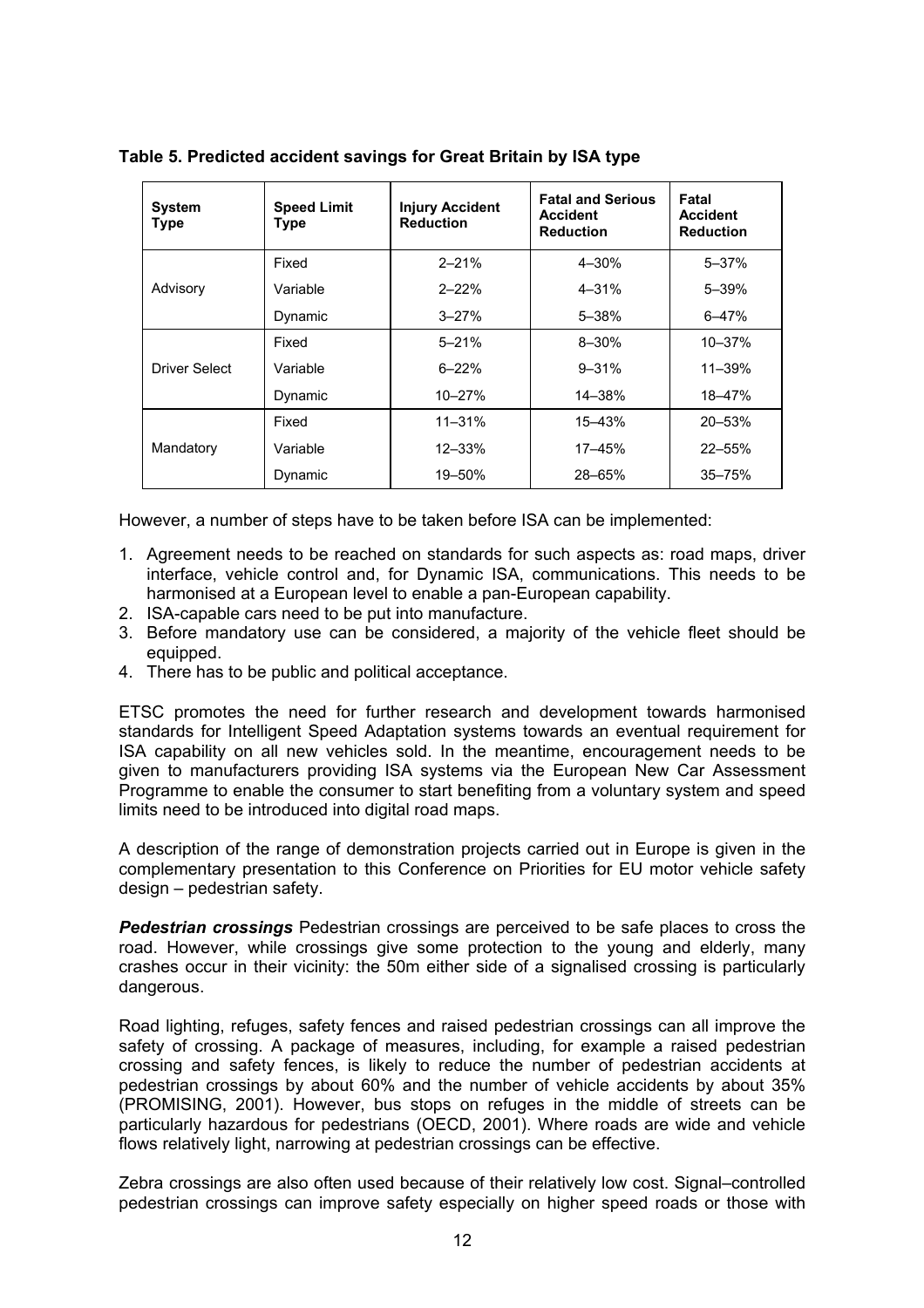high traffic levels (Jensen, 1998). School crossing patrols provide a managed means of safer crossing for children as a particularly vulnerable group.

Increasingly, where signal-controlled crossings are being upgraded, closer attention is being given in identifying the pedestrian crossing phase to pedestrian 'value of time' assessments which tend to be higher than those of motor vehicle users.

*Guard rails* A continuous safety fence on the edge of the footway can improve safety at conflict points but should be installed only where there are risks of crashes from pedestrians walking onto the road. Guardrails restrict people's freedom and are resented unless there is no practical alternative. Drivers must be able to see pedestrians waiting to cross at the end of a length of guardrail.

*Shared use of footways* Cycling on the footway is common. Indeed in some countries, such as Belgium and the Netherlands, small children are allowed to cycle there. However it is of much concern to many pedestrians, particularly the elderly and people who are visually impaired. In specific instances where no on-carriageway solution can be found, and where visibility is good, it may be appropriate to convert the footway to shared use. Widening of the footway clear signs and markings will help to make shared use more acceptable. Segregation by white line only may be expedient but segregation by kerb or level is preferred by the visually handicapped.

*Facilities for people with reduced mobility* A significant proportion of people have some degree of reduced mobility and all of us are sometimes ill, impaired or encumbered. The resulting needs must be understood before facilities, especially pedestrian crossings, are designed or redesigned. Blind or partially*-*sighted people can usually follow kerb lines or the facades of buildings, but they can have problems in finding their way in pedestrian areas (IHT, 1991). Different surface textures or directional guidance paving can help them. Street furniture can be a hazard and should not be placed on the natural routes taken by blind or partially*-*sighted people. Changes in level should avoid the exclusive use of steps. If steps are unavoidable, the top and bottom of flights of steps should have warning surfaces. Dropped kerbs at pedestrian crossings assist those with physical impairments while tactile surfaces help those with visual impairments.

*Parking regulations* Parked cars are a traffic hazard for pedestrians, particularly children. Research has shown that prohibiting on-street parking improves safety. The number of accidents is reduced by about 25% in streets where on-street parking is prohibited.

## **6.4.2. Improving vehicle and user conspicuity**

About 30% of struck pedestrians fail to see the car before the collision. The more conspicuous motor vehicles are to road users outside them, and the latter are to drivers, the more opportunity both will have to avoid collisions. Road layout can help in this and so can the use of daytime running lights by drivers, the use of lights at night by cyclists, and the wearing of reflective or light-coloured clothing by pedestrians and cyclists (ETSC, 1999a).

#### **6.5**. **Mitigating the consequences of crashes**

Since the majority of severe pedestrian collisions are with cars, major improvements in crash protection for pedestrians can be achieved in the short term and with great efficiency by changing car design.

Developing technical tests suitable for use in legislation to require protection for vulnerable road users in frontal impacts with cars has been the focus of a 22-year EU-funded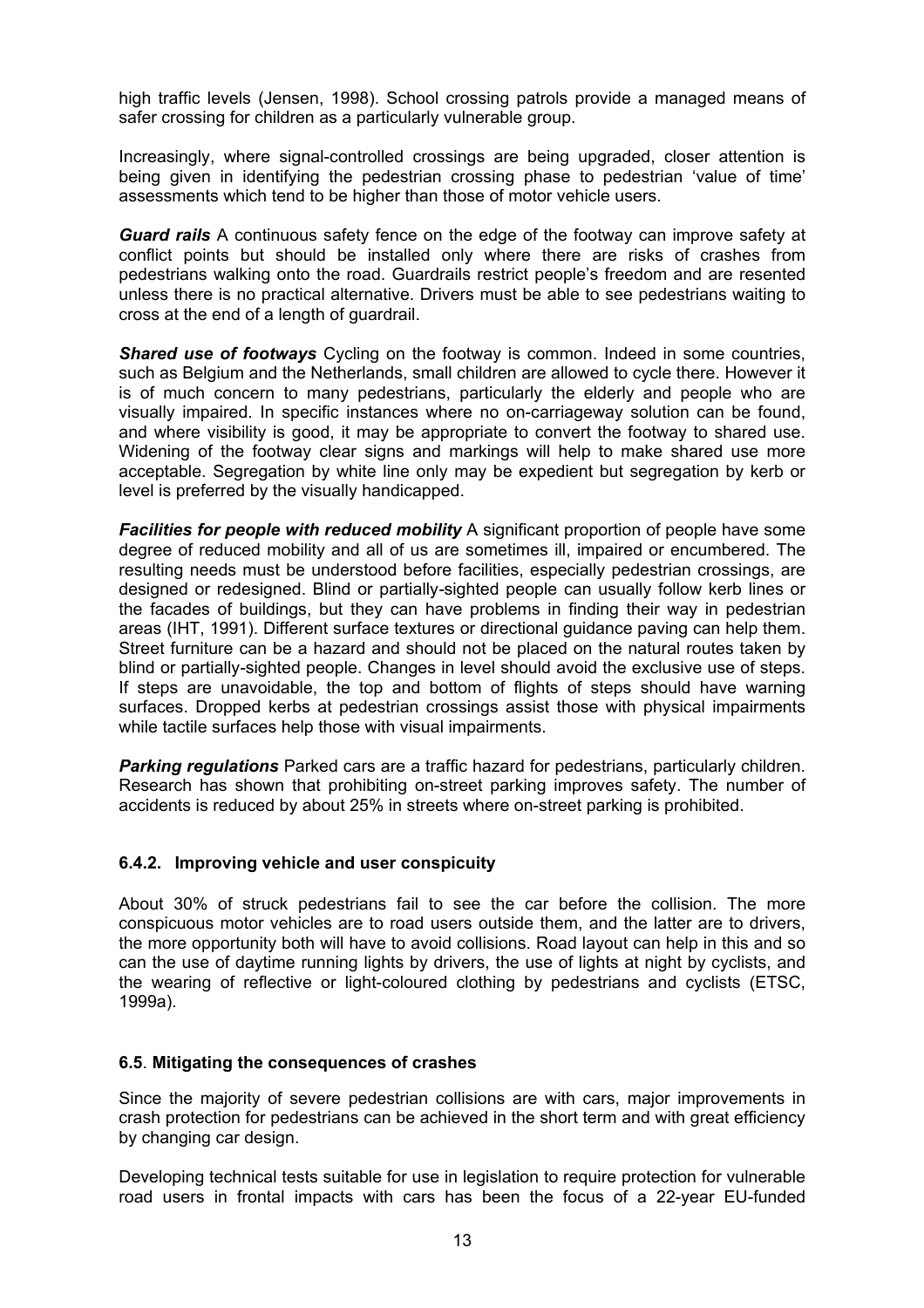research and development programme. Funded by the EU and Member States, the programme involving national transport laboratories, government departments and industry, was brought together by the European Enhanced Vehicle-safety Committee (EEVC).

The pedestrian tests, proposed by EEVC originally in 1991 with an updated report to the Commission in 1994 (EEVC 1994) and in 1998 (EEVC 1998), are an integrated package of four tests representing impacts to the parts of the body which most frequently sustain severe injuries in car to pedestrian impacts. Sub-system tests were used because they have many advantages over pedestrian dummies for tests intended for legislative use.





The state of the art EEVC tests comprise:

- 1. Legform to bumper test to prevent serious knee joint injuries and leg fractures
- 2. Upper legform to bonnet leading edge test to prevent femur and hip fractures and injuries
- 3. Child headform to bonnet top test to prevent life-threatening head injuries
- 4. Adult headform to bonnet top test to prevent life-threatening head injuries

On the basis of national and European studies carried out under the EU programme, it has been estimated that around 2,000 lives and 17,000 serious injuries to pedestrians and cyclists could be prevented annually if all cars on EU roads today met these tests. An updated benefit analysis on pedestrian savings is expected to be published shortly by the UK TRL.

EEVC-based pedestrian tests have been used since 1996 by the European New Car Assessment Programme (EuroNCAP) which provides information to consumers on the crash performance of new cars and which receives substantial Commission funding. No car tested has yet performed well enough to have passed the EEVC tests proposed for legislation. Results to date indicate that only 3 EuroNCAP tested cars have received 3 out of a possible 4 star rating, 65 have obtained two stars and 14 have obtained one star (Official Report, 2001).

However, just as the European Commission was expected to come forward with legislation, with a Directive promised in the last two road safety action programmes (, with a draft proposal for regulation translated into all the Community languages (6065/2000) and following pressure from the European Parliament and Council of Ministers for a legislative proposal, the European car industry came forward with an alternative proposal for a voluntary agreement. The European Commission is currently consulting the European Council of Ministers and the European Parliament as to whether to accept it or to propose a Directive (CEC,2001c).

This proposal comprised two phases of pedestrian protection tests (the second phase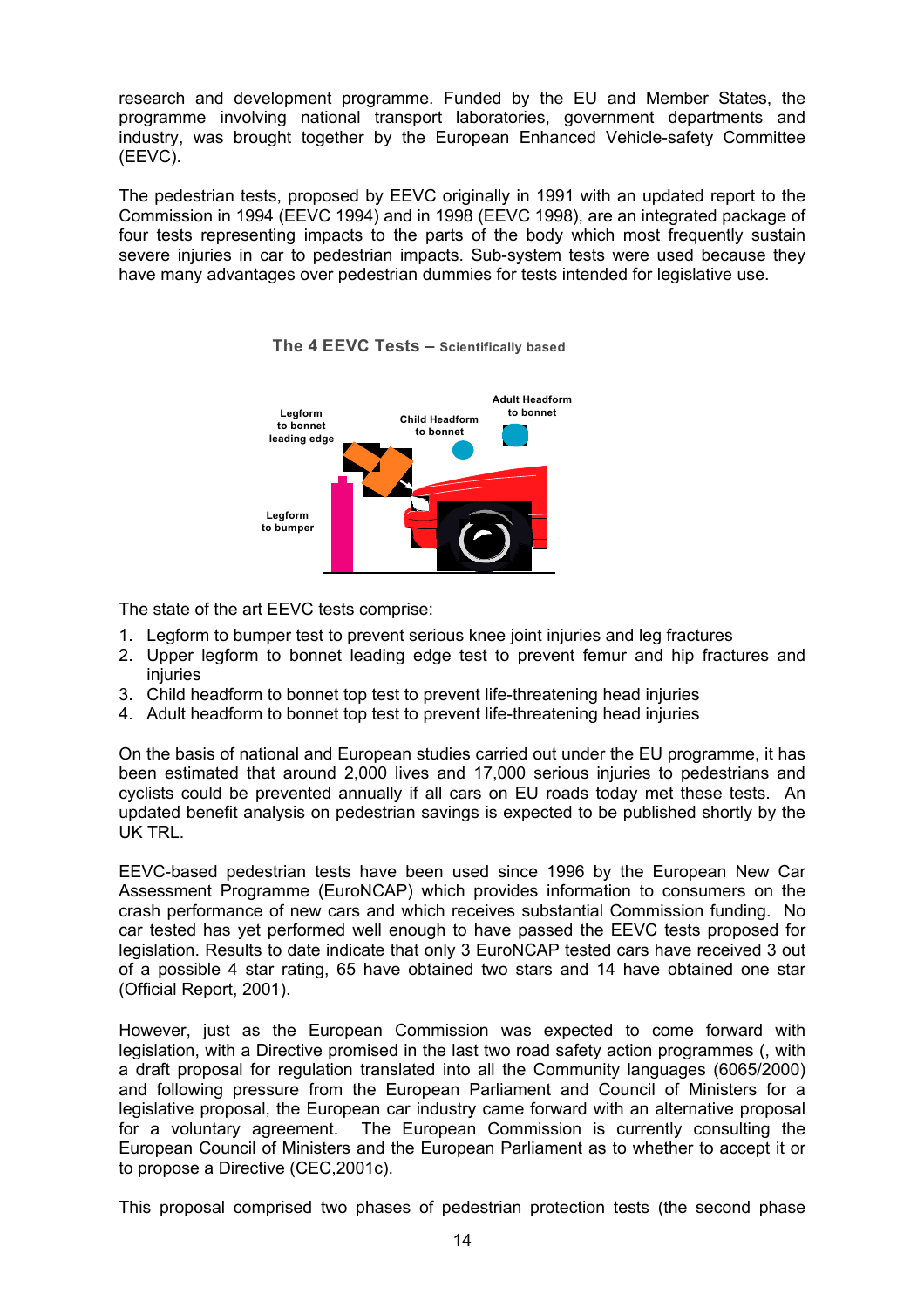being subject to review in 2004 before being confirmed) and several other measures assessed by safety experts to be either peripheral to pedestrian safety or needing separate treatment by Directive (anti-lock braking, daytime running lights). The detail is presented in the complementary paper being presented at this Conference.



The Phase 1 tests – the only certain pedestrian sub-system tests in the agreement - have been roundly criticised by experts as non-scientific (Janssen 2001, Hobbs 2001, Lawrence 2001). The Phase 2 tests mention the possibility of adopting EEVC by 2010 but 'equivalent measures' are allowed and, as previously noted, the second Phase would be subject to a review in 2004.

The safety content of this agreement has received close scrutiny from experts in the leading research organisations involved in European pedestrian work and have been rejected by European non-governmental safety and consumer organisations for several reasons.

- The agreement would not implement with certainty the scientifically developed costeffective EEVC tests.
- The industry's own Phase 1 tests were fewer in number and weaker than EEVC and offered a 75% lower level of protection against fatal injury according to the UK TRL (Official Report of the House of Commons, 12.11.2001). Independent experts involved in pedestrian protection research told the Commission Hearing on Pedestrian Protection on  $6<sup>th</sup>$  February 2001 and a subsequent UK Parliamentary briefing that, in addition to providing substantially lower levels of protection than the EEVC tests, the Phase 1 tests were not scientific; the tests were not a natural first step towards EEVC, could drive car design in the wrong way for effective protection as well as producing serious side-effects (Janssen 2001, Hobbs 2001, Lawrence 2001).
- The Phase 1 lower leg bumper test would lead to a situation where many of those saved from lower leg fractures would instead suffer serious knee joint injuries, which are more important because these have a greater risk of permanent disability and consequently are of higher societal cost.
- The Phase 1 head impact test used a headform which represents an older child than selected by EEVC and did not represent the adult head, thus providing inappropriate protection for the adult head and leaving one third of the bonnet area unprotected.
- The introduction of a lower leg test which is not accompanied by a bonnet leading edge test requirement in Phase 1 would be likely to increase femur and pelvic fractures.
- The absence of the bonnet leading edge tests would not protect against fatal child head injuries nor femur and pelvic injury.
- The agreement failed to implement best practice achieved already on the road today. The Honda Civic offers now 80% of EEVC (without using new technology) at an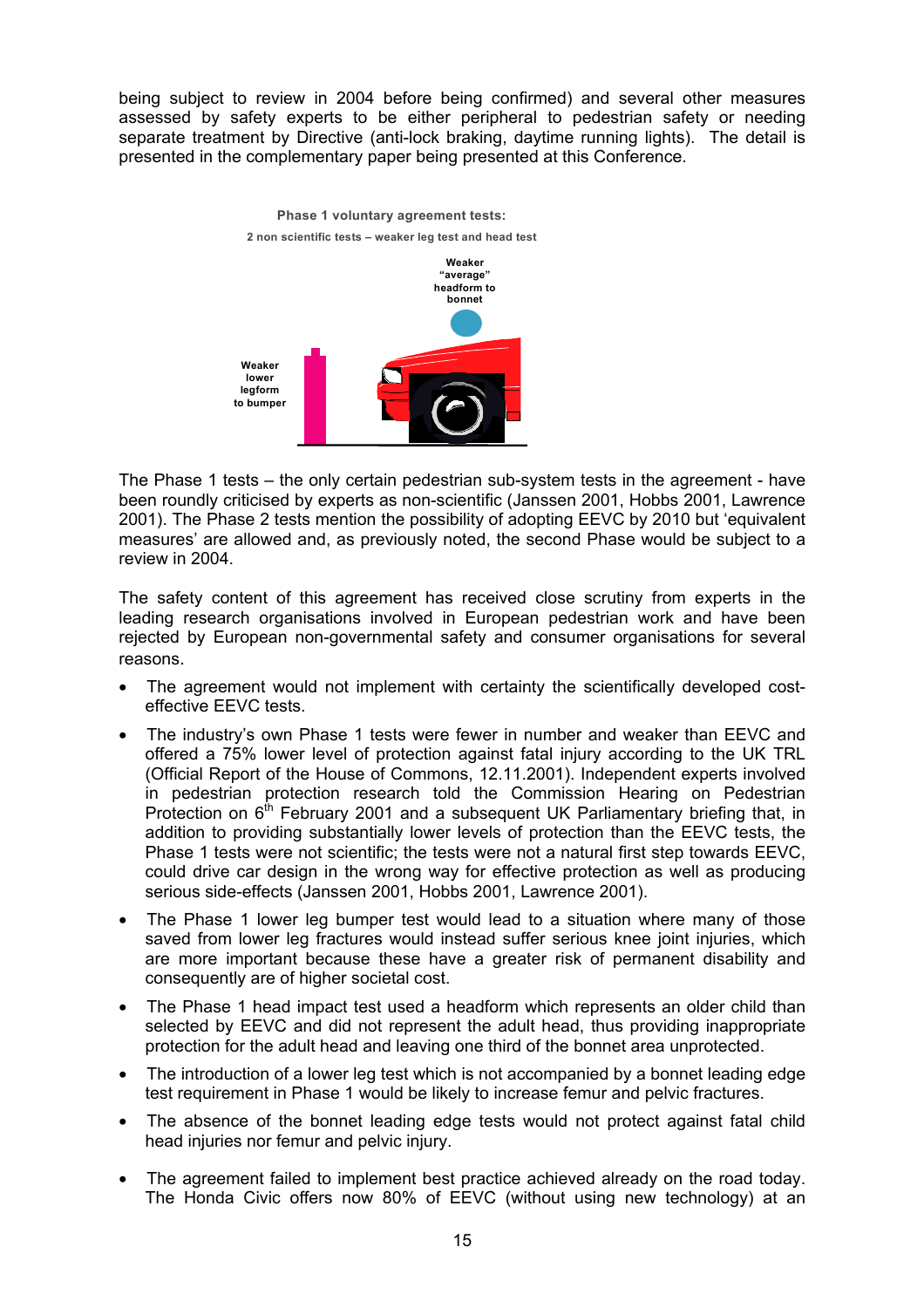additional cost, according to the TRL of only  $£6.50$  (10 Euro) – that is 3 times the level of the Phase 1 protection which the industry offered to implement fully in 11 years time.

If any small initial saving occurred as a result of the agreement, this would be outweighed in a very short time by the large safety gains of a Directive implementing EEVC.

The opinion of the lead Committee in the European Parliament (four Committees have considered the issue) has indicated support for the take up of EEVC or equivalent test methods (which do not exist) by the year 2010 in a Framework Directive. A final opinion is expected in June and the Commission has indicated that that Parliament's opinion will be most important in contributing to their final decision.

ETSC continues to campaign for legislation which implements EEVC with certainty and for car industry focus on meeting the state of the art EEVC pedestrian tests as soon as possible. ETSC is also urging the European New Car Assessment Programme to combine the star ratings from car occupant and pedestrian tests to give consumers a quick reference guide to the overall crash test performance of new cars. EuroNCAP has recently taken the decision to continue with EEVC rather than include the voluntary agreement Phase One testing in its programme.

## **6.6. Modifying drivers' attitudes and behaviour**

The attitudes and behaviour of motor vehicle users towards pedestrians are very important. Training provided by driving instructors, the advice and information that drivers receive from user and safety organisations, and the influence exerted upon them by enforcement should all be reoriented to promote attitudes and behaviour based on higher priority for the safety of pedestrians on the roads the drivers use. Emphasis should be placed both upon greater consideration and upon greater compliance with traffic laws concerning speed and giving way, whose effect on the safety of pedestrians is strongest.

# **6.7. Consulting and influencing pedestrians**

Achievement of safe routes for walking and cycling which are also attractive to their intended users will be helped by consultation with pedestrians, cyclists and prospective cyclists in the catchment areas of the routes, as well as research into the journeys they wish to make on foot or bicycle.

Even on the best practicable routes, safer walking calls for competence on the part of the pedestrians. Information, education and training should therefore be provided for pedestrians of all ages from the nursery and kindergarten through the school years to young adulthood, and later as parents and as middle-aged and elderly people adjusting to the changes in capability that come with advancing years.

## **7. Implementation strategies**

Action on pedestrian safety can be taken at international, national and local levels. Improvements need to be considered within the framework of national and local targeted road safety programmes and as part of a comprehensive pedestrian safety policy. Effective implementation of measures for safer walking requires dedicated and technically informed effort by all of the many professionals involved, together with commitment by policymakers and the support of a convinced public.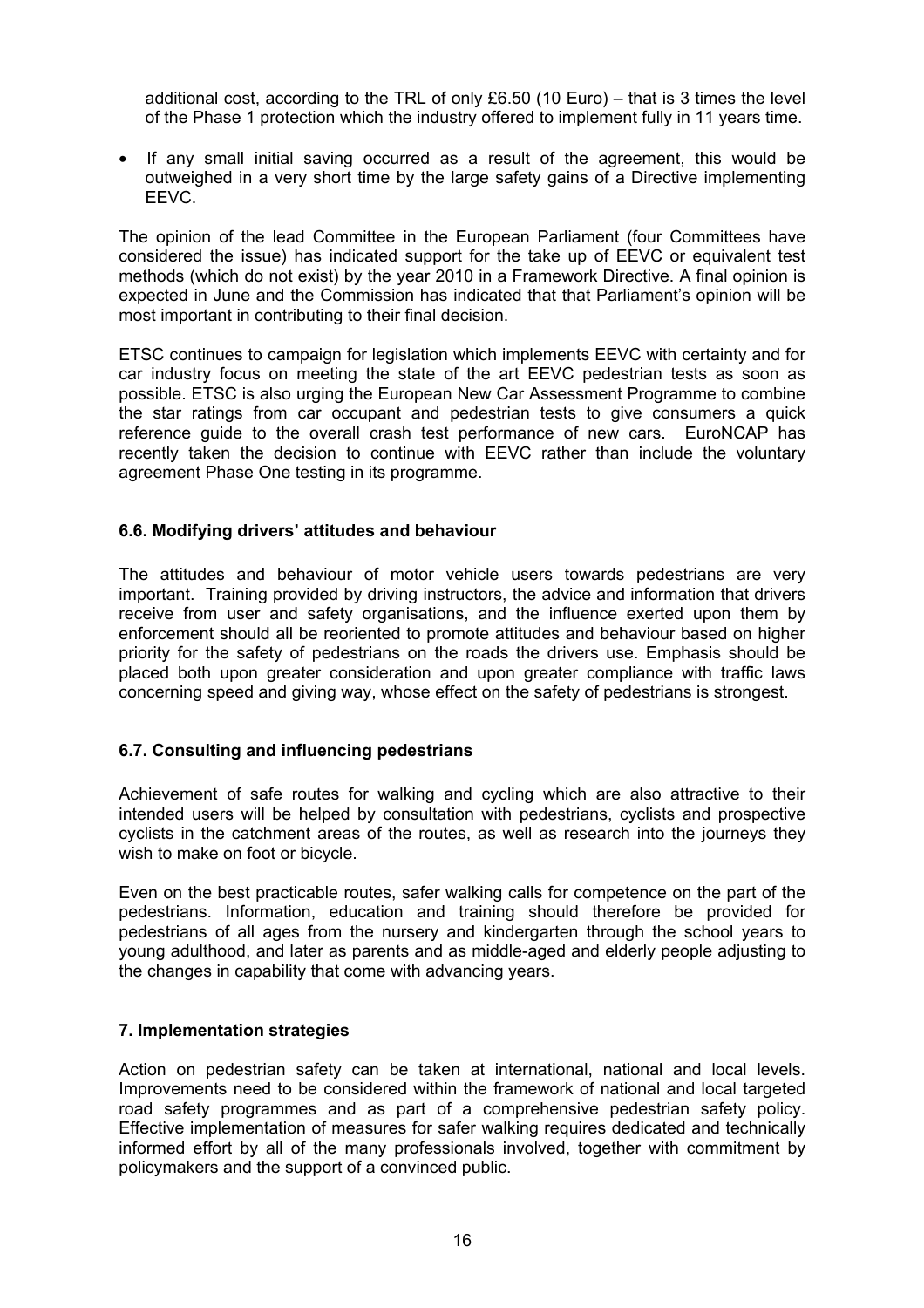This requires systematic dissemination of research-based interdisciplinary technical guidance that synthesises current best practice to town planners, architects, highway and traffic engineers, road safety professionals, the police and judiciary, driving instructors, teachers, those who work with parents and elderly people, and designers of vehicles and protective equipment. It also requires technically supported guidance in policy formulation to be communicated to policymakers, who in turn should be encouraged to join with road safety organisations and road user groups in campaigns to inform the public and win their acceptance of the necessary policies and measures.

The report on pedestrians (PROMISING, 2001a) described an implementation strategy as consisting of the following steps:

- *Identification and understanding of pedestrian safety problems:* This may take place at various levels, for example concerning a whole country or a specific part of a town.
- *Selection of relevant safety actions and measures:*
- *Definition of implementation conditions:* These arise from case-specific analyses.
- T*hree-step implementation process:* It consists of *strategy, preparation* and *executio*n.
- *Pedestrian safety improvement and feedback:* The result of the implementation is fed back to the overall understanding of pedestrian safety problems

#### **8. Conclusions – a change in thinking**

A better balance between the mobility and safety of all road users is necessary to allow them to participate fully in society. Walking needs to be recognised as a mode of transport in its own right if people are to be encouraged to travel on foot or by public transport rather than by car in order to reduce environmental damage, improve public health, and enhance the quality of life in towns and cities.

Given that the focus of planning and infrastructure provision for at least the last thirty years has been to consider the mobility of vehicle users as the main priority, this is clearly going to take some time.

However, this does not mean that very positive results cannot be achieved in the short term, whether in infrastructure of vehicle engineering as, indeed the examples set out in this paper demonstrate.

#### **9. Acknowledgement**

This paper is based principally on the review activity of the following experts from across the EU who comprise the following ETSC Working Parties:

#### **Safety of Pedestrians and Cyclists Fig. 2. Road Vehicle Safety in Urban Areas Prof Adrian HOBBS (Chairman) (UK)**

Dr Rudolf Gunther (Chairman) (D) Mr Dominique CESARI (F) Professor Richard Allsop (Editor) (UK) Mr Edgar JANSSEN (NL) Dr Lars Ekman (S) Mr Anders KULLGREN (S) Mr Dominque Fleury (F)  $\rho$  and the extendion of the Prof Klaus LANGWIEDER (D) Dr Lene Herrstedt (DK) Mr Dietmar OTTE (D) Dr Christa Michalik (A) **Prof. Fernando PINA DA SILVA (P)** Prof. Fernando PINA DA SILVA (P) Ir Edgar Janssen (NL) and the UK and the UK and Mr Pete THOMAS (UK) Mr Derek Palmer (UK) Mr Thomas TURBELL (S)<br>Mr Antiono Lemonde de Maecdo (P) Mr Antiono Lemonde de Maecdo (P) Mr Antiono Lemonde de Maecdo (P)

(ETSC Road User Behaviour and Telematics Working Parties) (UK)

I am particularly grateful to Professor Richard Allsop, Chairman of the ETSC Road Infrastructure Working Party for his help with updating the road safety engineering aspects.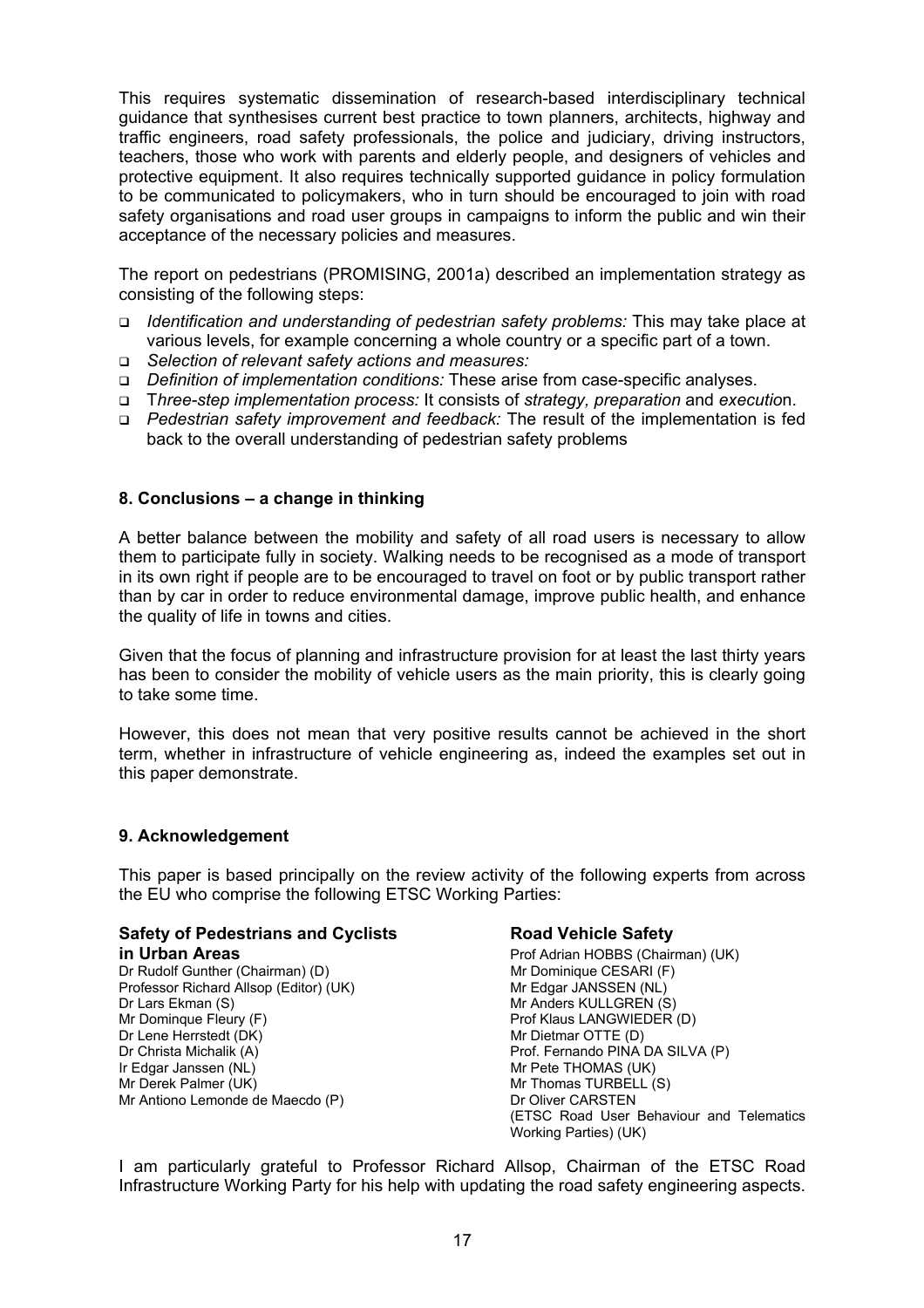# **10. References**

| ETSC (1999a)                      | The safety of pedestrians and cyclists in urban areas,                                                                                                                                                                                                                                                            |
|-----------------------------------|-------------------------------------------------------------------------------------------------------------------------------------------------------------------------------------------------------------------------------------------------------------------------------------------------------------------|
| ETSC (2001)                       | European Transport Safety Council, Brussels, 1999<br>Priorities for motor vehicle safety design, European<br>Transport Safety Council, Brussels, Belgium, 2001                                                                                                                                                    |
| OECD (2001).                      | Safety of vulnerable road users. Organisation for Economic                                                                                                                                                                                                                                                        |
| ECMT (2000)                       | Co-operation and Development, Paris, France.<br>Declaration on safety in road traffic for vulnerable users,<br>European Conference of Ministers of Transport, Council of                                                                                                                                          |
| <b>DUMAS (1998)</b>               | Ministers, 30-31 May 2000, CEMT/CM (2000) 2/final<br>Developing Urban Management And Safety; Work<br>Package 6: Safety for pedestrians and two-wheelers.                                                                                                                                                          |
| <b>MASTER (1998)</b>              | Danish Road Directorate, Copenhagen, Denmark.<br>MAnaging Speeds of Traffic on European Roads, Final<br>report, VTT, Finland, 1998                                                                                                                                                                                |
| PROMISING (2001)                  | Promotion of mobility and safety of vulnerable road users.<br>Final report of the European research project PROMISING,<br>SWOV Institute for Road Safety Research, Leidschendam,                                                                                                                                  |
| <b>WALCYNG (1998)</b>             | the Netherlands, 2001<br>How to enhance WALking and CYcliNG instead of shorter<br>car trips and to make these modes safer. Department of<br>Traffic Planning and Engineering, Lund University,<br>Sweden, and FACTUM Chaloupka, Praschl & Risser OHG,                                                             |
| ETSC (1999b)                      | Vienna, Austria.<br>Exposure data for travel risk assessment: current practice &<br>future needs in the EU, European Transport Safety                                                                                                                                                                             |
| <b>IRTAD (2002)</b>               | Council, Brussels, 1999<br>International Road Traffic and Accident Database, OECD.<br>Federal Highway Research Institute (Bast), Bergisch<br>Gladbach                                                                                                                                                             |
| <b>FONTAINE, H. (1997)</b>        | Typological analysis of pedestrian crashes. Journée<br>d'Études sur les Crashes de Piétons, Paris, 12 September.                                                                                                                                                                                                  |
| <b>SARTRE (1998)</b>              | Cauzard, J.-P. & Wittink, R.D. (eds.) (1998). The attitude<br>and behaviour of European car drivers to road safety;<br>Project on Social Attitudes to Road Traffic Risk in Europe<br>SARTRE 2. Part 1: report on principal results. SWOV<br>Institute for Road Safety Research, Leidschendam, the<br>Netherlands. |
| CEC (2001a)                       | Commission of the European Communities. White Paper<br>on the Common Transport Policy for 2010: Time to Decide<br>COM (2001) 370                                                                                                                                                                                  |
| CEC (2001b)                       | Commission of the European Communities. Consultation<br>Paper on a 3rd Road Safety Action Plan 2002-2010 "A<br>Partnership for Safety", Brussels, 31 May 2001                                                                                                                                                     |
| EVSC (2000)                       | Final Report External vehicle safety control project,<br>Institute for Transport Studies, University of Leeds, 2000                                                                                                                                                                                               |
| DYKSTRA H. et al (1998)           | Best Practice to Promote Cycling and Walking. Dykstra H.,<br>Levelt, P., Thomsen J., Thorson O., van Severen J.,<br>Vansevenant p. Nilsson P., Jorgensen E., Lund B. &<br>Laursen J. Danish Road Directorate, 1998                                                                                                |
| TREVELYAN, P. & MORGAN, J. (1993) | Cycling in Pedestrian Areas. Transport Research<br>Laboratory report 15, Crowthorne, Berkshire 1993                                                                                                                                                                                                               |
| IHT (1997)                        | Institution of Highways and Transportation, Transport in<br>the Urban Environment, London, 1997                                                                                                                                                                                                                   |
|                                   | KJEMTRUP, K., HERRSTEDT, L. (1992). Speed management and traffic calming in urban areas in<br>Europe: a historical view. Accident Analysis and<br>Prevention, 24(1), 57-65.                                                                                                                                       |
| <b>WEBSTER (1993)</b>             | Road humps for controlling vehicle speeds. Project report                                                                                                                                                                                                                                                         |
| DRD (1989)                        | 18. Crowthorne: Transport Research Laboratory (TRL).<br>Danish Road Directorate Hastighedspåvirkning. VDL<br>rapport 80. Copenhagen, 1989                                                                                                                                                                         |